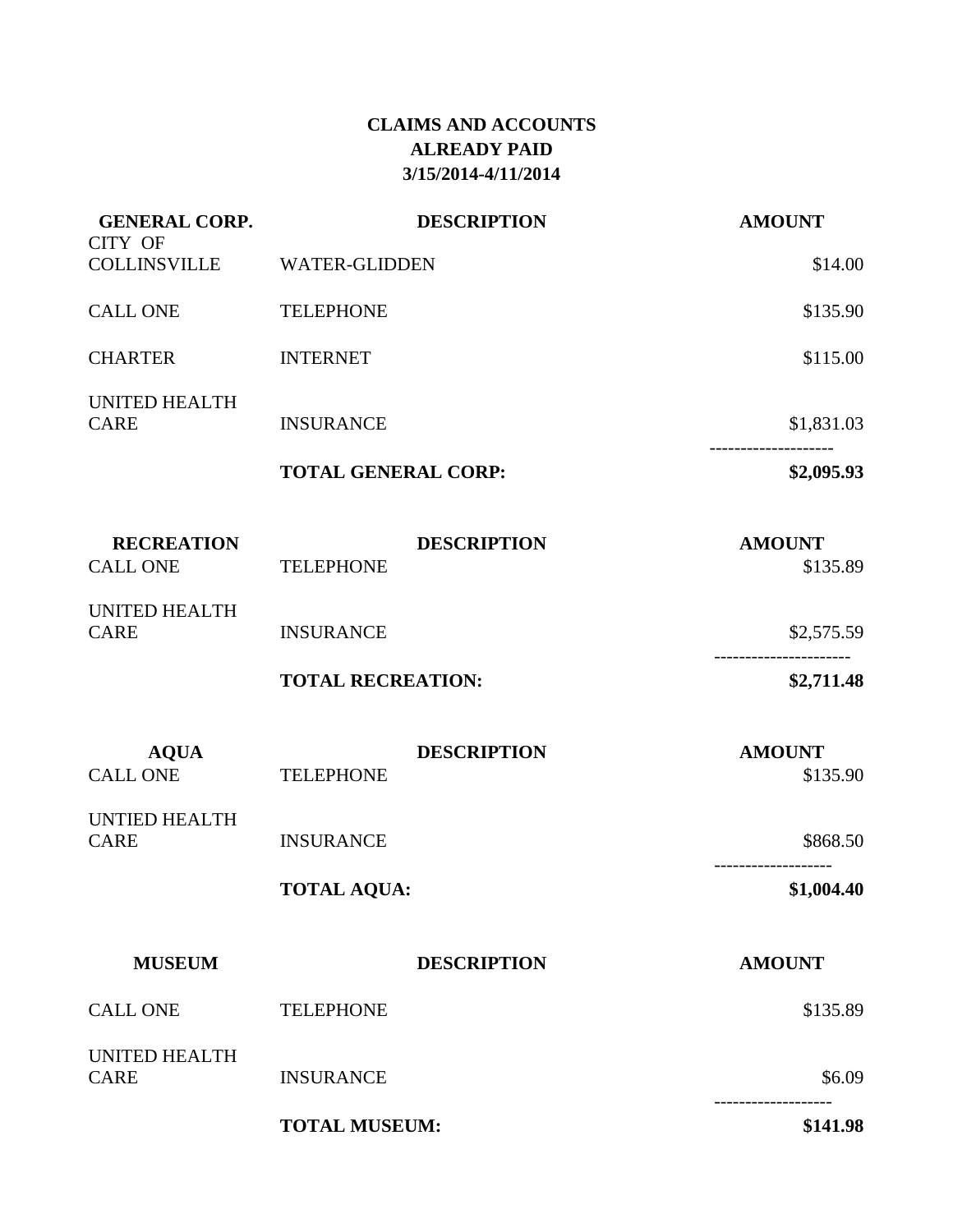| <b>GOLF</b>                          | <b>DESCRIPTION</b>         | <b>AMOUNT</b>                       |
|--------------------------------------|----------------------------|-------------------------------------|
| <b>CALL ONE</b>                      | <b>TELEPHONE</b>           | \$135.90                            |
| <b>CHARTER</b>                       | <b>INTERNET</b>            | \$144.53                            |
| <b>IL AMERICAN</b><br><b>WATER</b>   | <b>WATER</b>               | \$149.98                            |
| UNITED HEALTH<br><b>CARE</b>         | <b>INSURANCE</b>           | \$2,165.16<br>. _ _ _ _ _ _ _ _ _ _ |
|                                      | <b>TOTAL GOLF:</b>         | \$2,595.57                          |
| <b>CAPITAL</b><br><b>IMPROVEMENT</b> | <b>DESCRIPTION</b>         | <b>AMOUNT</b>                       |
| <b>FIBERGLASS</b><br><b>SERVICES</b> | <b>REPAIRS-POOL SLIDES</b> | \$22,000.00                         |

**\$22,000.00**

-------------------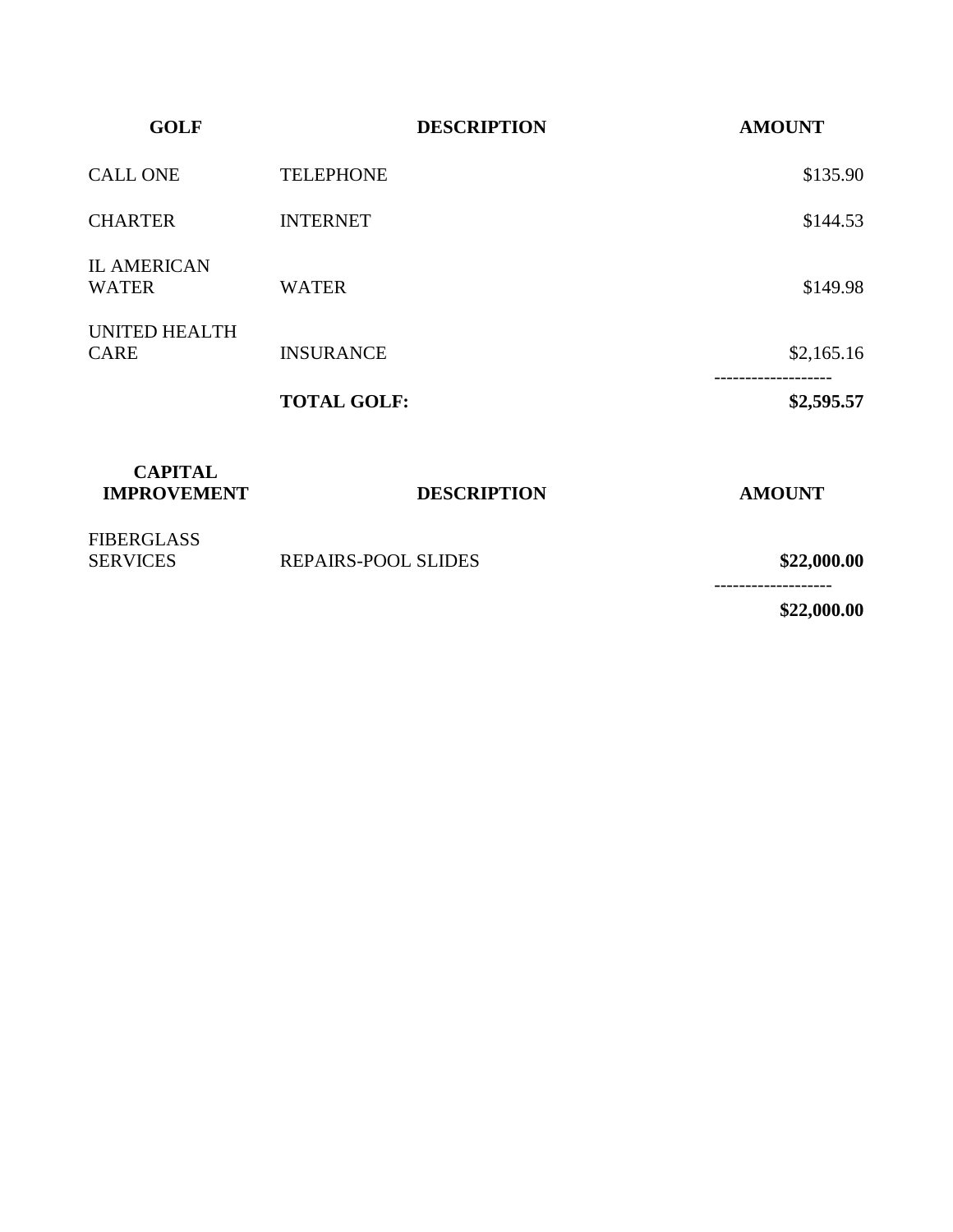## **CLAIMS & ACCOUNTS 3/15/2014-4/11/2014**

| <b>GENERAL</b><br>CORP.<br><b>ALLIED WASTE</b> | <b>DESCRIPTION</b><br><b>TRASH REMOVAL</b> | <b>AMOUNT</b><br>\$63.50 |
|------------------------------------------------|--------------------------------------------|--------------------------|
| <b>AMERICON</b>                                | <b>LEASE-COPIER</b>                        | \$108.81                 |
| <b>AMERIGAS</b>                                | <b>FUEL</b>                                | \$1,292.78               |
| <b>AMEREN</b>                                  | <b>UTILITIES</b>                           | \$1,367.77               |
| <b>BELLEVILLE</b><br><b>NEWS</b>               | <b>ADS</b>                                 | \$212.40                 |
| <b>BARCOM</b>                                  | <b>ALARM MONITORING</b>                    | \$21.00                  |
| <b>BARNETT'S</b>                               | PEST CONTROL                               | \$112.50                 |
| <b>CHARTER</b>                                 | <b>INTERNET</b>                            | \$65.00                  |
| <b>CITY OF</b><br><b>COLLINSVILLE</b>          | <b>CELL TOWER REIMB</b>                    | \$500.00                 |
| <b>CITY OF TROY</b>                            | <b>WATER-PLEASANT RIDGE</b>                | \$44.85                  |
| <b>CULLIGAN</b><br><b>WATER</b>                | <b>WATER-OFFICE</b>                        | \$34.45                  |
| <b>DEX ONE</b>                                 | <b>ADVERTISEMENT</b>                       | \$51.50                  |
| <b>ELIZABETH</b><br><b>DAVIS</b>               | <b>CELL PHONE</b>                          | \$30.00                  |
| <b>EVANS LAW</b><br><b>FIRM</b>                | <b>LEGAL FEES</b>                          | \$3,932.00               |
| <b>FCB-CREDIT</b><br><b>CARD</b>               |                                            |                          |
| <b>IVA BRIGGS</b>                              | <b>OFFICE SUPPLIES</b>                     | \$38.82                  |
| <b>TERRY WILSON</b>                            | <b>OFFICE SUPPIES</b>                      | \$87.80                  |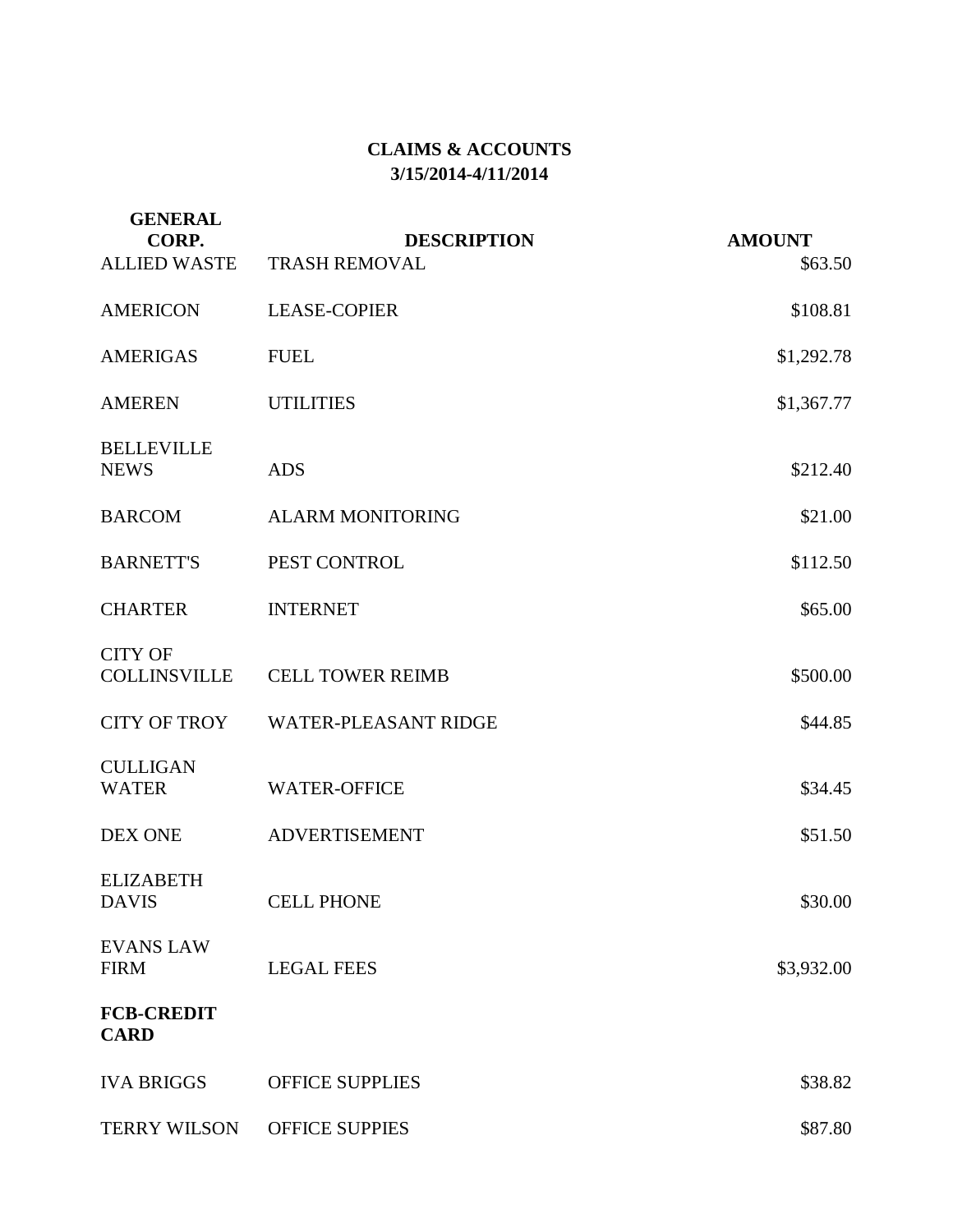| <b>FKG OIL</b>                         | <b>FUEL</b>                | \$473.79    |
|----------------------------------------|----------------------------|-------------|
| <b>HASLER</b>                          | <b>POSTAGE</b>             | \$50.00     |
| <b>HOMEFIELD</b>                       |                            |             |
| <b>ENERGY</b>                          | <b>UTILITIES</b>           | \$433.65    |
| <b>LEAF</b>                            | <b>LEASE-COPIER</b>        | \$176.01    |
| <b>PAYROLL</b><br>3/13/2014            |                            |             |
|                                        | <b>NET PAY</b>             | \$7,530.58  |
|                                        | FEDERAL W/H                | \$975.75    |
|                                        | <b>MEDICARE W/H</b>        | \$799.41    |
|                                        | <b>STATE W/H</b>           | \$472.99    |
|                                        | <b>DEFFERED COMP</b>       | \$200.00    |
| <b>PAYROLL</b><br>3/27/2014            |                            |             |
|                                        | <b>NET PAY</b>             | \$9,781.92  |
|                                        | <b>FEDERAL W/H</b>         | \$1,733.89  |
|                                        | <b>MEDICARE W/H</b>        | \$1,075.70  |
|                                        | <b>STATE W/H</b>           | \$645.93    |
|                                        | <b>DEFFERED COMP</b>       | \$200.00    |
| PETTY CASH                             | <b>MAIL-BOARD PACKETS</b>  | \$10.15     |
| <b>SOUTHWESTERN</b><br><b>ELECTRIC</b> | <b>UTILITIES</b>           | \$619.07    |
|                                        |                            |             |
| <b>UNUM</b>                            | <b>LIFE INSURANCE</b>      | \$94.10     |
| <b>VERIZON</b>                         |                            |             |
| <b>WIRELESS</b>                        | <b>CELLPHONE</b>           | \$238.38    |
|                                        | <b>TOTAL GENERAL CORP:</b> | \$33,474.50 |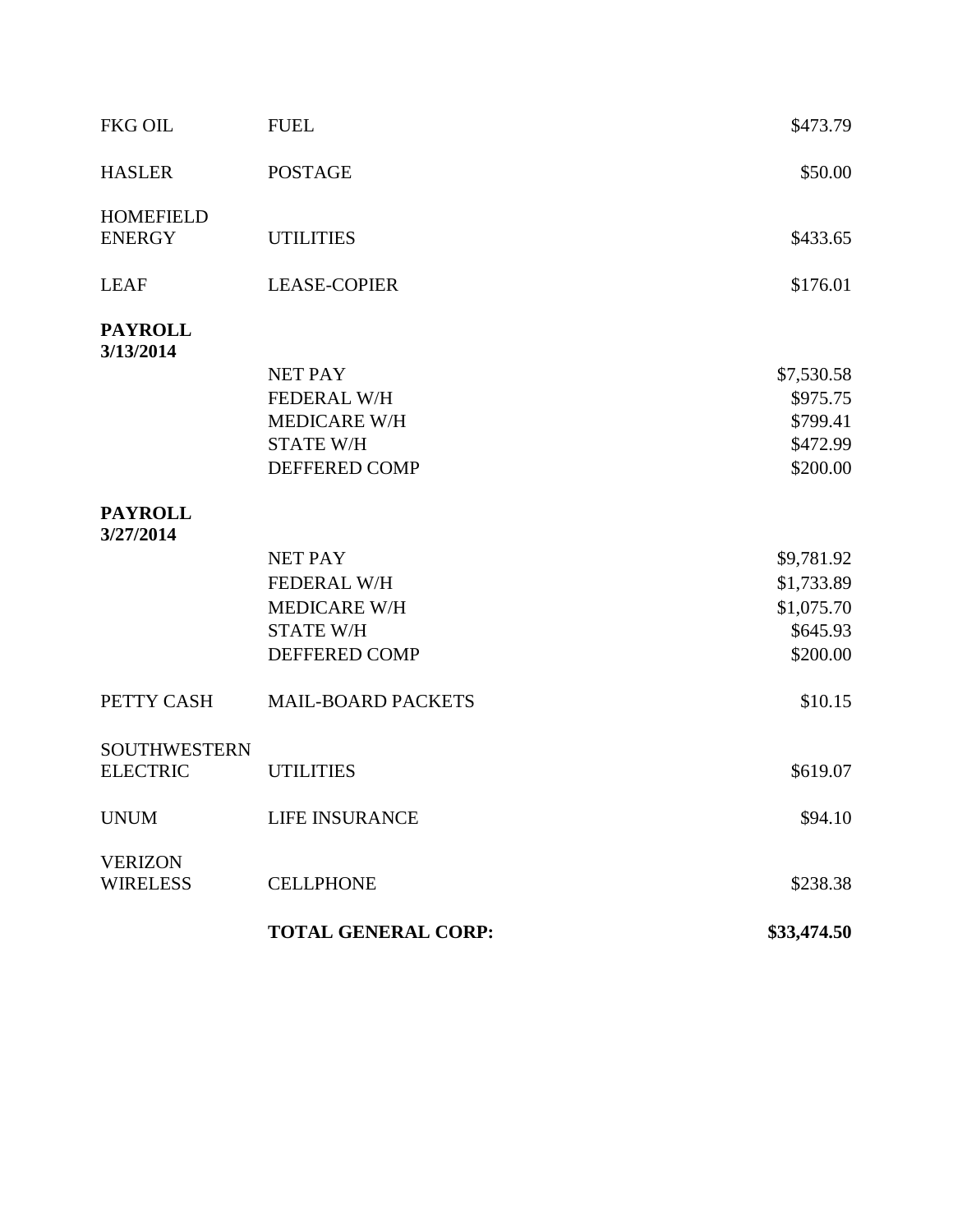| <b>RECREATION</b><br><b>ALLIED WASTE</b> | <b>DESCRIPTION</b><br><b>TRASH REMOVAL</b>                                | <b>AMOUNT</b><br>\$400.98 |
|------------------------------------------|---------------------------------------------------------------------------|---------------------------|
| <b>AMEREN</b>                            | <b>UTILITIES</b>                                                          | \$293.76                  |
| <b>AMERIGAS</b>                          | <b>FUEL</b>                                                               | \$1,292.77                |
| <b>BARNETT'S</b>                         | PEST CONTROL-PLEASANT RIDGE                                               | \$55.00                   |
| <b>COLLINSVILLE</b><br>ICE & FUEL        | <b>TOP SOIL-JC FIELD</b>                                                  | \$81.35                   |
| <b>FCB-CREDIT</b><br><b>CARD</b>         |                                                                           |                           |
| <b>IVA BRIGGS</b>                        | ADVERTISEMENT, WEB HOSTING, OFFICE<br><b>SUPPLIES &amp; MUSIC SERVICE</b> | \$628.55                  |
| <b>KEVIN BROWN</b>                       | REPAIRS-FIELD RAKE & METAL DETECTOR                                       | \$317.38                  |
| <b>TERRY WILSON</b>                      | HOTEL-MISS ILLINOIS                                                       | \$33.90                   |
| <b>FKG OIL</b>                           | <b>FUEL</b>                                                               | \$473.79                  |
| <b>GATEWAY</b><br><b>CENTER</b>          | ROOM RENT-DADDY/DAUGHTER NITE                                             | \$500.00                  |
| <b>HASLER</b>                            | <b>POSTAGE</b>                                                            | \$50.00                   |
| <b>HOME DEPOT</b>                        | TRASH CANS, TOOLS & TIEWIRE                                               | \$203.50                  |
| <b>IL DEPT OF</b><br><b>AGRICULTURE</b>  | <b>LICENSE</b>                                                            | \$15.00                   |
| <b>JOHN DEERE</b><br><b>FINANCIAL</b>    | <b>CABEL TIES, BOLTS &amp; FLAGS</b>                                      | \$84.24                   |
| <b>JOHNNY ON</b><br><b>SPOT</b>          | PORTABLE RESTROOMS                                                        | \$18.74                   |
| <b>NOETH</b><br><b>EXCAVATING</b>        | <b>HAULING DIRT-CBSL FIELDS</b>                                           | \$360.00                  |
| PAYROLL-                                 |                                                                           |                           |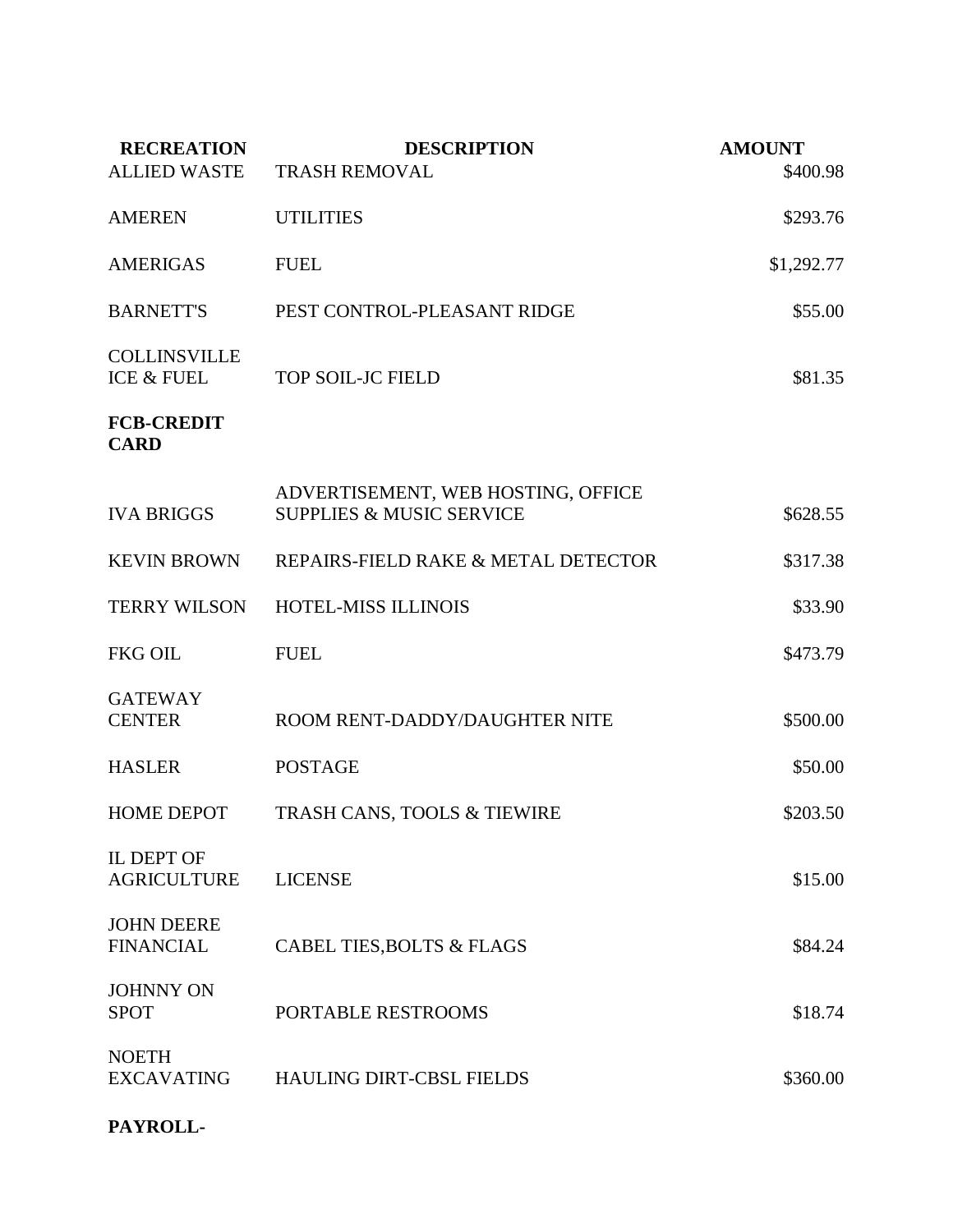## **3/13/2014**

|                                        | <b>TOTAL RECREATION:</b> | \$27,967.44 |
|----------------------------------------|--------------------------|-------------|
| <b>UNUM</b>                            | <b>LIFE INSURANCE</b>    | \$180.16    |
| <b>SOUTHWESTERN</b><br><b>ELECTRIC</b> | <b>UTILITIES</b>         | \$619.07    |
| <b>SHELLY</b><br><b>CREHAN</b>         | <b>CELLPHONE</b>         | \$30.00     |
| <b>REFUNDS:</b>                        | <b>SARA MATTEA</b>       | \$30.00     |
|                                        | <b>STATE W/H</b>         | \$534.43    |
|                                        | <b>MEDICARE W/H</b>      | \$875.09    |
|                                        | <b>FEDERAL W/H</b>       | \$1,129.35  |
|                                        | <b>NET PAY</b>           | \$8,353.12  |
| PAYROLL-<br>3/28/2014                  |                          |             |
|                                        | <b>STATE W/H</b>         | \$550.51    |
|                                        | <b>MEDICARE W/H</b>      | \$914.54    |
|                                        | FEDERAL W/H              | \$1,151.40  |
|                                        | <b>NET PAY</b>           | \$8,790.81  |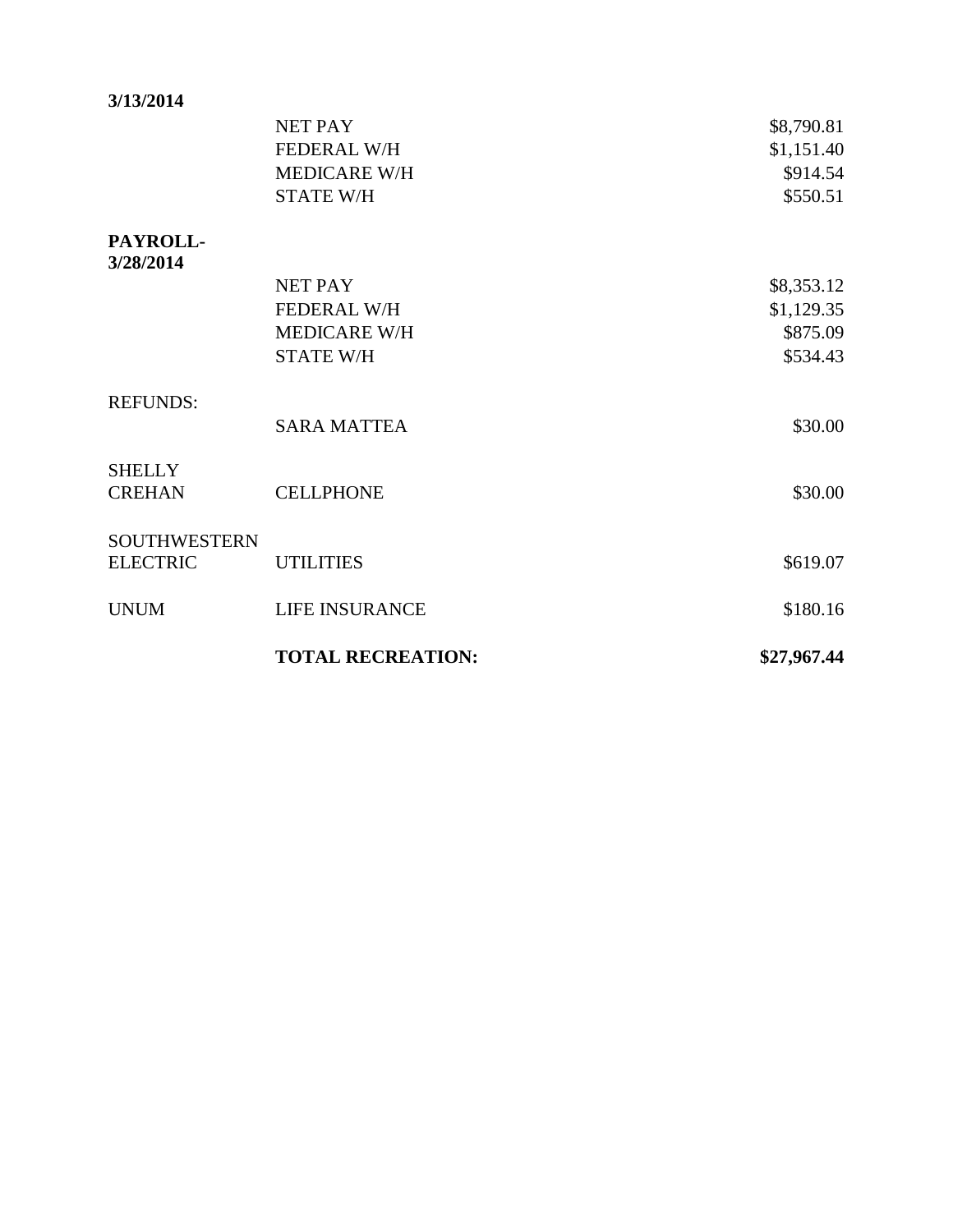| <b>AQUATIC</b>                                             | <b>DESCRIPTION</b>                                                              | <b>AMOUNT</b>                                  |
|------------------------------------------------------------|---------------------------------------------------------------------------------|------------------------------------------------|
| <b>AUTO ZONE</b>                                           | PARTS-GATOR                                                                     | \$37.01                                        |
| <b>BREESE</b><br><b>JOURNAL &amp;</b><br><b>PUBLISHING</b> | PRINTING-ADMIT CARDS                                                            | \$501.00                                       |
| <b>EVANS LAW</b><br><b>FIRM</b>                            | <b>LEGAL FEES</b>                                                               | \$127.12                                       |
| <b>FCB-CREDIT</b><br><b>CARD</b>                           |                                                                                 |                                                |
| <b>IVA BRIGGS</b>                                          | <b>UNIFROMS &amp; MUSIC SERVICE</b>                                             | \$819.93                                       |
| <b>TERRY WILSON</b>                                        | <b>SAFETY SUPPLIES</b>                                                          | \$159.48                                       |
| <b>HOME DEPOT</b>                                          | <b>SIGNS &amp; LIGHT BULBS</b>                                                  | \$64.07                                        |
| IL DEPT OF<br><b>AGRICULTURE</b>                           | <b>LICENSE</b>                                                                  | \$15.00                                        |
| PAYROLL-<br>3/13/2014                                      |                                                                                 |                                                |
|                                                            | <b>NET PAY</b><br><b>FEDERAL W/H</b><br><b>MEDICARE W/H</b><br><b>STATE W/H</b> | \$2,123.08<br>\$297.43<br>\$221.41<br>\$132.06 |
| PAYROLL-                                                   |                                                                                 |                                                |
| 3/28/2014                                                  | <b>NET PAY</b><br><b>FEDERAL W/H</b><br><b>MEDICARE W/H</b><br><b>STATE W/H</b> | \$2,630.23<br>\$312.29<br>\$266.92<br>\$160.30 |
| <b>SOUTHWESTERN</b><br><b>ELECTRIC</b>                     | <b>UTILITIES</b>                                                                | \$1,156.30                                     |
| <b>UNUM</b>                                                | <b>LIFE INSURANCE</b>                                                           | \$43.40                                        |
| <b>VERIZON</b><br><b>WIRELESS</b>                          | <b>CELL PHONE</b>                                                               | \$70.97                                        |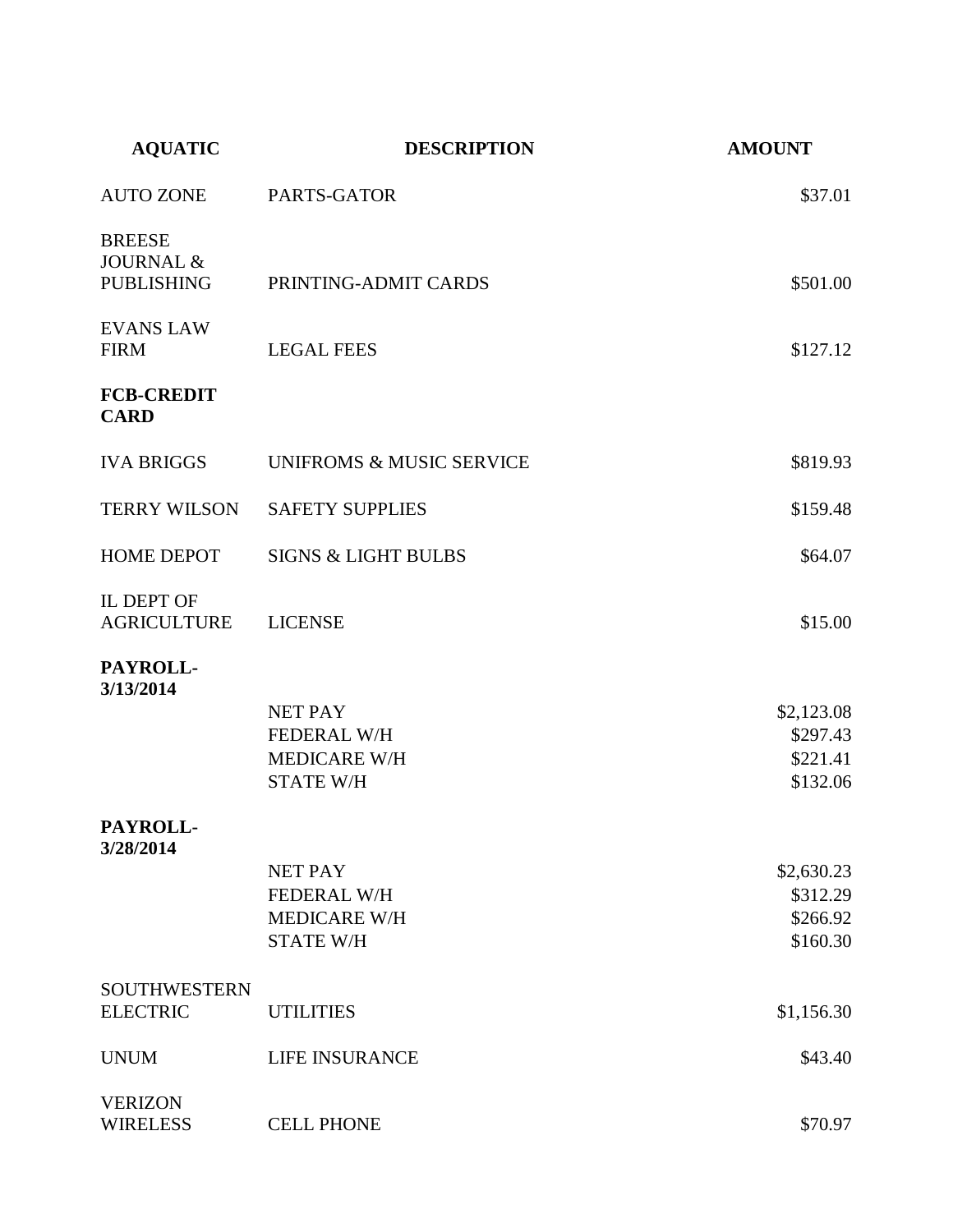| <b>YMCA</b>                                      | RENTAL-LIFEGUARD TRAINING                            | \$450.00      |
|--------------------------------------------------|------------------------------------------------------|---------------|
|                                                  | <b>TOTAL AQUATIC:</b>                                | \$9,588.00    |
| <b>MUSEUM</b>                                    | <b>DESCRIPTION</b>                                   | <b>AMOUNT</b> |
| <b>ALLIED WASTE</b>                              | <b>TRASH REMOVAL</b>                                 | \$136.41      |
| <b>AMEREN</b>                                    | <b>UTILITIES</b>                                     | \$110.37      |
| <b>BARNETT'S</b>                                 | PEST CONTROL                                         | \$55.00       |
| <b>CHARTER</b>                                   | <b>INTERNET</b>                                      | \$99.42       |
| <b>CITY OF</b><br><b>COLLINSVILLE</b>            | <b>WATER &amp; SEWER</b>                             | \$144.90      |
| <b>CAROL</b><br><b>FRERKER</b>                   | CELL PHONE, UNIFORMS & FOOD FOR<br><b>VOLUNTEERS</b> | \$405.99      |
| <b>FCB-CREDIT</b><br><b>CARD</b><br><b>CAROL</b> |                                                      |               |
| <b>FRERKER</b>                                   | <b>FOOD-VOLUNTEERS</b>                               | \$121.75      |
| <b>IVA BRIGGS</b>                                | <b>MAINT SUPPLIES</b>                                | \$223.81      |
| <b>HASLER</b>                                    | <b>POSTAGE</b>                                       | \$50.00       |
| <b>HOME DEPOT</b>                                | <b>GLUE, WASHERS &amp; POSTER STRIPS</b>             | \$25.14       |
| <b>HOMEFIELD</b><br><b>ENERGY</b>                | <b>UTILITIES</b>                                     | \$155.27      |
| <b>JOHN DEERE</b><br><b>FINANCIAL</b>            | SEED MIX, WATER & ANIMAL FEED                        | \$188.92      |
| <b>METRO GLASS</b>                               | PLEXI-GLASS                                          | \$60.04       |
| PAYROLL-<br>3/13/2014                            |                                                      |               |
|                                                  | <b>NET PAY</b>                                       | \$1,839.69    |
|                                                  | <b>FEDERAL W/H</b>                                   | \$210.81      |
|                                                  | <b>MEDICARE W/H</b>                                  | \$209.15      |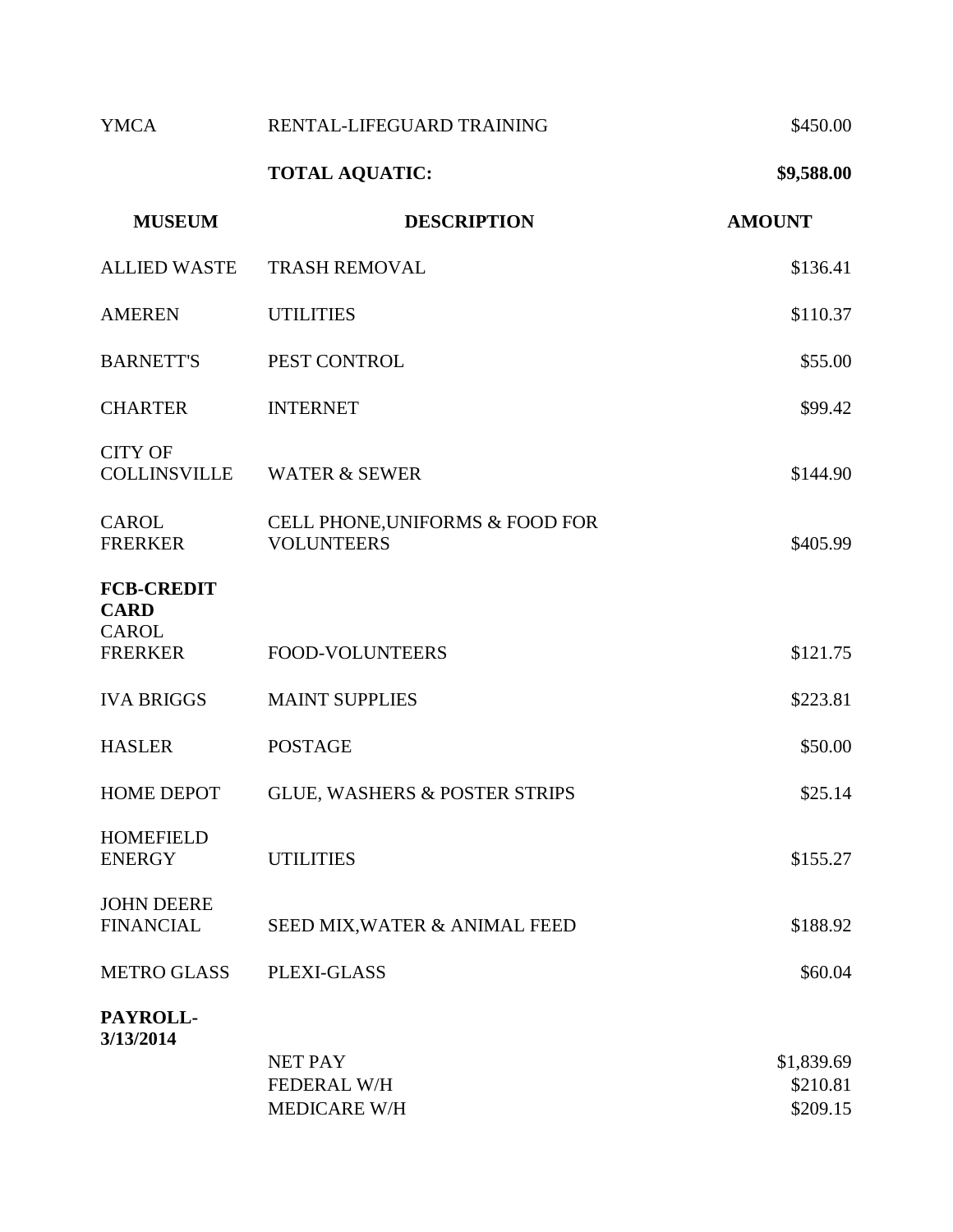|                       | <b>TOTAL MUSEUM:</b>  | \$7,036.02 |
|-----------------------|-----------------------|------------|
| <b>UNUM</b>           | <b>LIFE INSURANCE</b> | \$19.04    |
|                       | DEFFERED COMP         | \$250.00   |
|                       | <b>STATE W/H</b>      | \$110.33   |
|                       | <b>MEDICARE W/H</b>   | \$209.13   |
|                       | <b>FEDERAL W/H</b>    | \$210.81   |
|                       | <b>NET PAY</b>        | \$1,839.71 |
| PAYROLL-<br>3/28/2014 |                       |            |
|                       |                       |            |
|                       | DEFFERED COMP         | \$250.00   |
|                       | <b>STATE W/H</b>      | \$110.33   |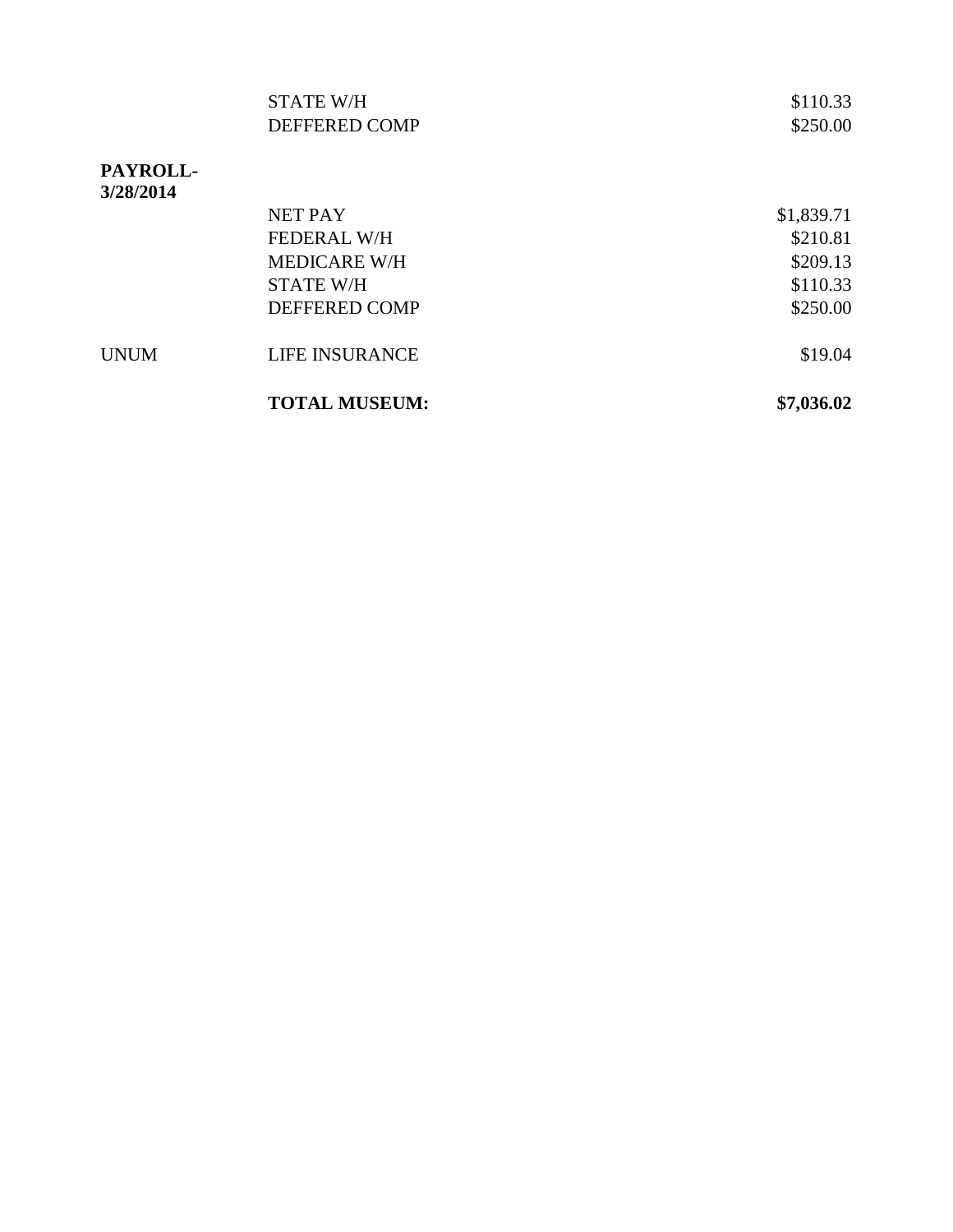| <b>GOLF</b>                              | <b>DESCRIPTION</b>                | <b>AMOUNT</b> |
|------------------------------------------|-----------------------------------|---------------|
| <b>ALLIED WASTE</b>                      | <b>TRASH REMOVAL</b>              | \$229.12      |
| AL'S<br><b>AUTOMOTIVE</b>                | FILTERS, SPARK PLUGS & DRAIN PLUG | \$264.94      |
| <b>AMEREN</b>                            | <b>UTILITIES</b>                  | \$1,328.16    |
| <b>BATTERY</b><br><b>SPECIALISTS</b>     | <b>KEYS FOR GOLF CARTS</b>        | \$100.00      |
| B & B<br><b>DISTRIBUTING</b>             | <b>WINTERIZING IVE MACHINE</b>    | \$140.94      |
| <b>CREEKSIDE</b><br><b>GARDENS</b>       | <b>MULCH</b>                      | \$284.85      |
| <b>CULLIGAN</b>                          | <b>DRINKING WATER</b>             | \$21.45       |
| <b>DAVID</b><br><b>HAULING</b>           | <b>HAULING-DIRT</b>               | \$199.30      |
| <b>EMIL'S</b><br><b>LAWNMOWER</b>        | <b>PARTS-MOWER</b>                | \$113.62      |
| <b>ERB</b><br><b>EQUIPMENT</b>           | SERVICE CALL & PARTS FOR MOWERS   | \$2,338.18    |
| <b>EDWARDSVILLE</b><br><b>PUBLISHING</b> | ADVERTISEMENT                     | \$400.00      |
| <b>FCB-CREDIT</b><br><b>CARD</b>         |                                   |               |
| <b>MARK</b><br><b>MARCUZZO</b>           | <b>FUEL</b>                       | \$56.20       |
| <b>GREEN CHOICE</b>                      | <b>AERATION GREENS</b>            | \$1,825.00    |
| <b>GREEN GUARD</b>                       | <b>SAFETY SUPPLIES</b>            | \$58.22       |
| <b>GREENS PRO</b>                        | <b>CHEMICALS</b>                  | \$125.00      |
| <b>HASLER</b>                            | <b>POSTAGE</b>                    | \$50.00       |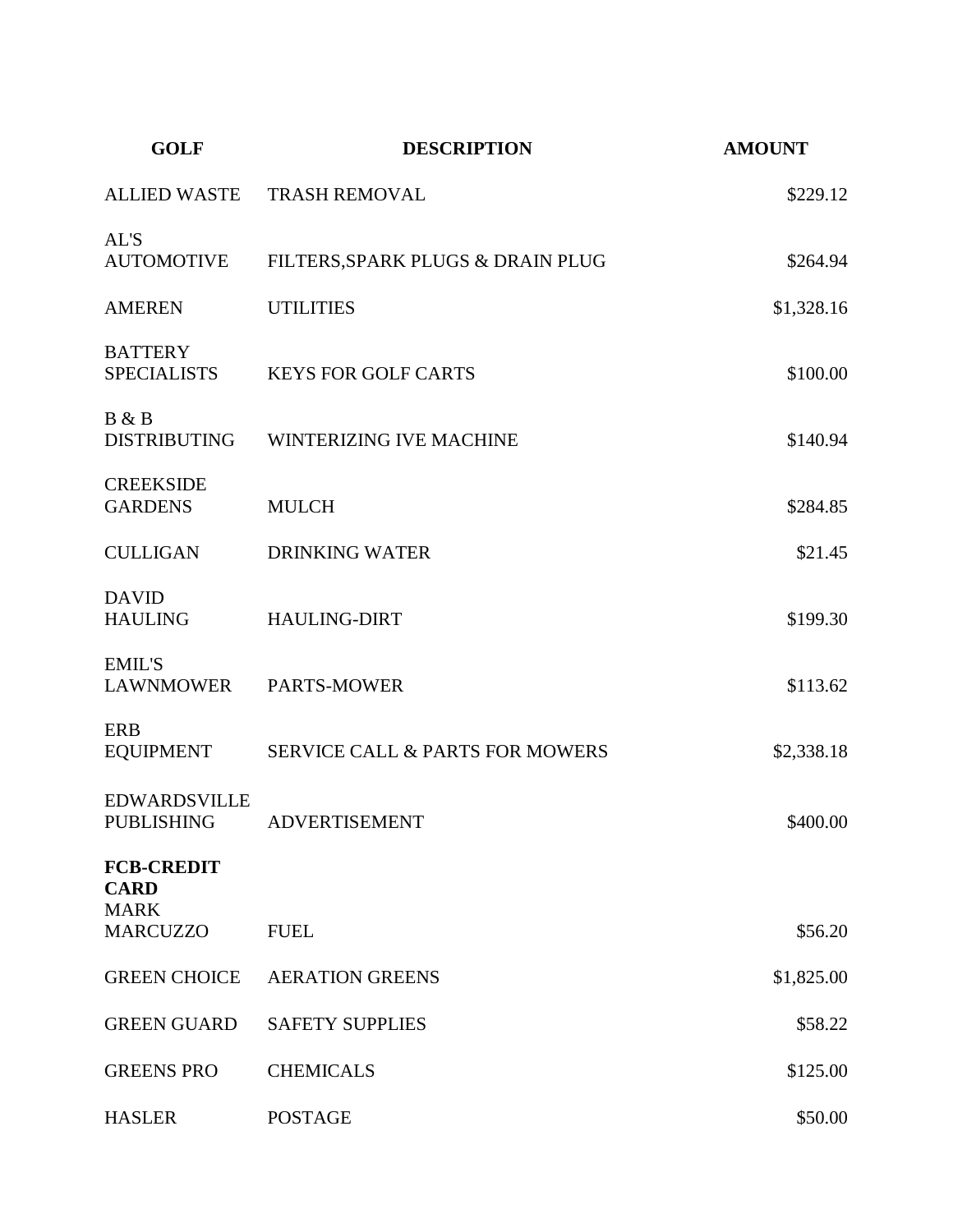| <b>HOMEFIELD</b><br><b>ENERGY</b>       | <b>UTILITIES</b>                      | \$946.59               |
|-----------------------------------------|---------------------------------------|------------------------|
| <b>HOME DEPOT</b>                       | <b>PVC PIPE &amp; BUSHINGS</b>        | \$14.59                |
| <b>IL DEPT OF</b><br><b>AGRICULTURE</b> | <b>LICENSE</b>                        | \$55.00                |
| <b>JOHN DEERE</b><br><b>LANDSCAPE</b>   | <b>CHEMICALS &amp; MAINT SUPPLIES</b> | \$1,216.63             |
| <b>KOHL</b><br><b>WHOLESALE</b>         | <b>FOOD</b>                           | \$379.24               |
| <b>MADISON</b><br><b>COUNTY SAND</b>    | TPO DREESING SOIL                     | \$177.05               |
| <b>MTI</b>                              | <b>SPOOL KIT</b>                      | \$54.78                |
| PAYROLL-                                |                                       |                        |
| 3/13/2014                               | <b>NET PAY</b>                        |                        |
|                                         | <b>FEDERAL W/H</b>                    | \$6,058.50<br>\$599.27 |
|                                         | <b>MEDICARE W/H</b>                   | \$614.81               |
|                                         | <b>STATE W/H</b>                      | \$384.52               |
| PAYROLL-<br>3/28/2014                   |                                       |                        |
|                                         | <b>NET PAY</b>                        | \$8,144.88             |
|                                         | <b>FEDERAL W/H</b>                    | \$674.52               |
|                                         | <b>MEDICARE W/H</b>                   | \$801.99               |
|                                         | <b>STATE W/H</b>                      | \$466.94               |
| <b>PEPSI</b>                            | <b>SODA</b>                           | \$713.52               |
| <b>RONNOCO</b>                          |                                       |                        |
| <b>COFFEE</b>                           | <b>COFFEE</b>                         | \$665.72               |
| <b>SPECIAL</b><br><b>SERVICE AREA</b>   | <b>SEWER</b>                          | \$146.94               |
|                                         |                                       |                        |
| <b>SUPREME TURF</b>                     | <b>CHEMICALS</b>                      | \$155.00               |
| <b>THE</b><br><b>TELEGRAPH</b>          | <b>ADVERTISEMENT</b>                  | \$490.00               |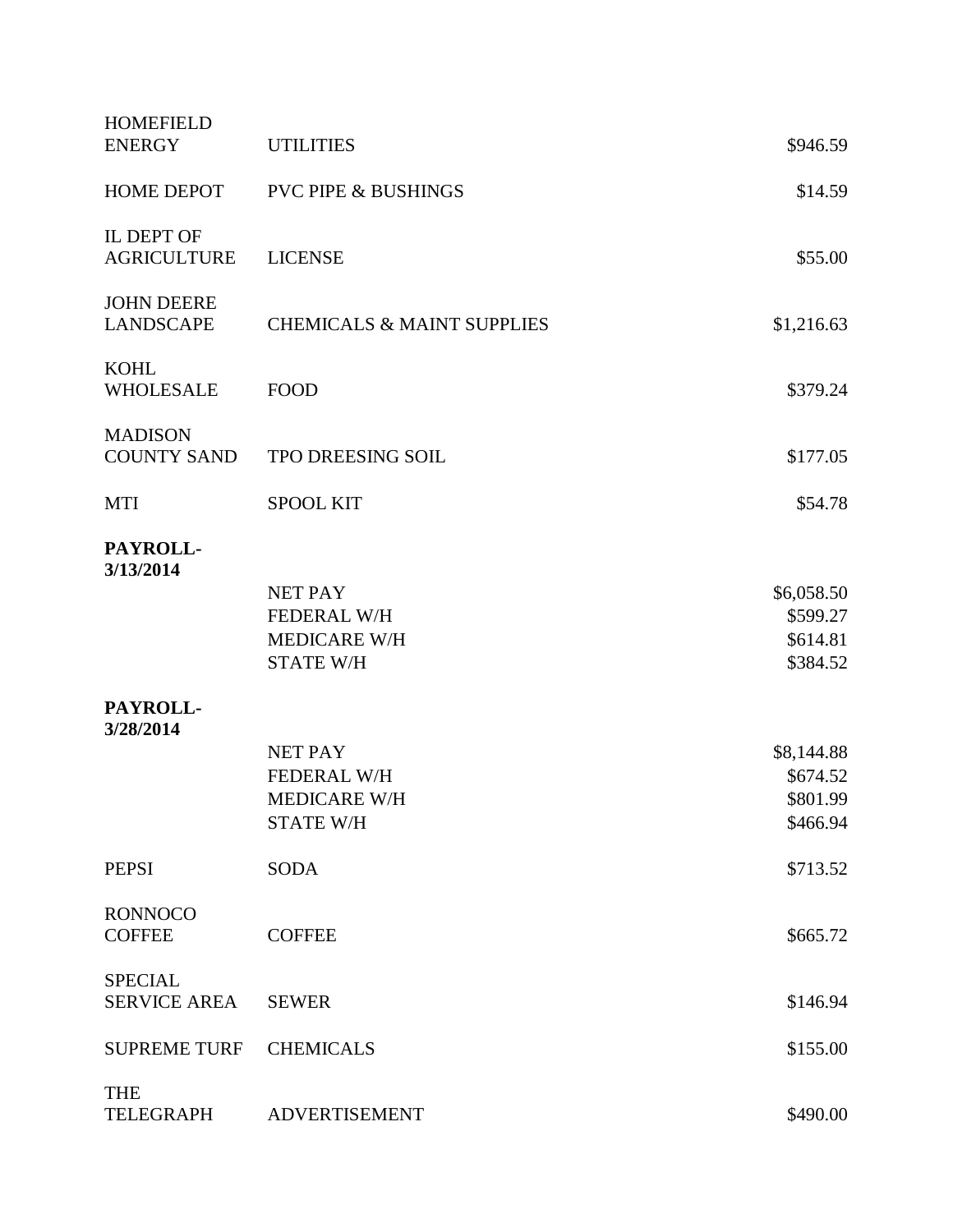|                                   | <b>TOTAL GOLF:</b> | \$30,793.47 |
|-----------------------------------|--------------------|-------------|
| <b>VERIZON</b><br><b>WIRELESS</b> | <b>CELL PHONE</b>  | \$150.69    |
| <b>UNUM</b>                       | LIFE INSURANCE     | \$121.48    |
| TAYLOR MADE                       | RESALE-MERCHANDISE | \$225.83    |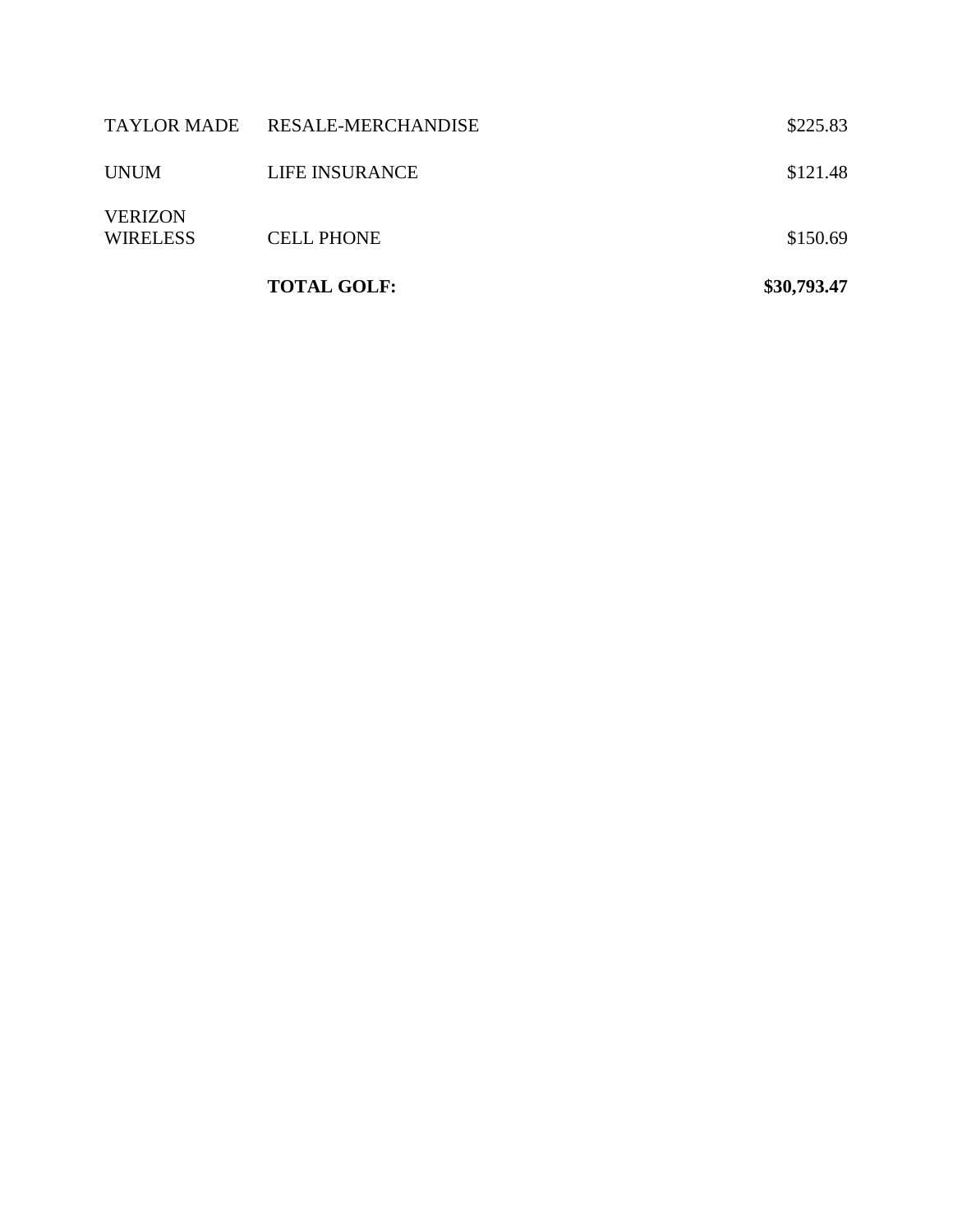| <b>CAPITAL</b><br><b>IMPROVEMENT</b>              | <b>DESCRIPTION</b>                             | <b>AMOUNT</b> |
|---------------------------------------------------|------------------------------------------------|---------------|
| <b>BERNREUTER</b><br><b>SOD FARMS</b>             | <b>SOD-JC FIELDS</b>                           | \$1,446.86    |
| <b>EVANS LAW</b><br><b>FIRM</b>                   | <b>LEGAL FEES</b>                              | \$897.00      |
| <b>FS</b><br>PROFESSIONAL<br><b>TURF</b>          | <b>TURFACE-QUICK DRY</b>                       | \$23,816.00   |
| <b>HOME DEPOT</b>                                 | CEILING TILE-AQUA CONCESSION &<br><b>TOOLS</b> | \$704.86      |
| <b>WHITE WATER</b><br><b>WEST</b>                 | PARTS-WATERPARK SLIDES                         | \$6,643.34    |
| <b>ZEBEC OF</b><br><b>NORTH</b><br><b>AMERICA</b> | <b>IMPACT PAD-SLIDE</b>                        | \$4,094.54    |
|                                                   | <b>TOTAL CAPITAL IMPROVEMENT:</b>              | \$37,602.60   |
| <b>SOC. SECURITY</b>                              | <b>DESCRIPTION</b>                             | <b>AMOUNT</b> |
| <b>EFTPS</b>                                      | 2/14/2014                                      | \$2,759.32    |
| <b>EFTPS</b>                                      | 2/28/2014                                      | \$3,228.83    |
|                                                   | <b>TOTAL SOC. SECURITY</b>                     | \$5,988.15    |
| <b>WORKMANS</b><br><b>COMP</b>                    | <b>DESCRIPTION</b>                             | <b>AMOUNT</b> |
| <b>IL PUBLIC RISK</b><br><b>FUND</b>              | <b>AUDIT &amp; ADMIN FEES</b>                  | \$3,740.00    |
|                                                   | <b>TOTAL WORKMANS COMP</b>                     | \$3,740.00    |